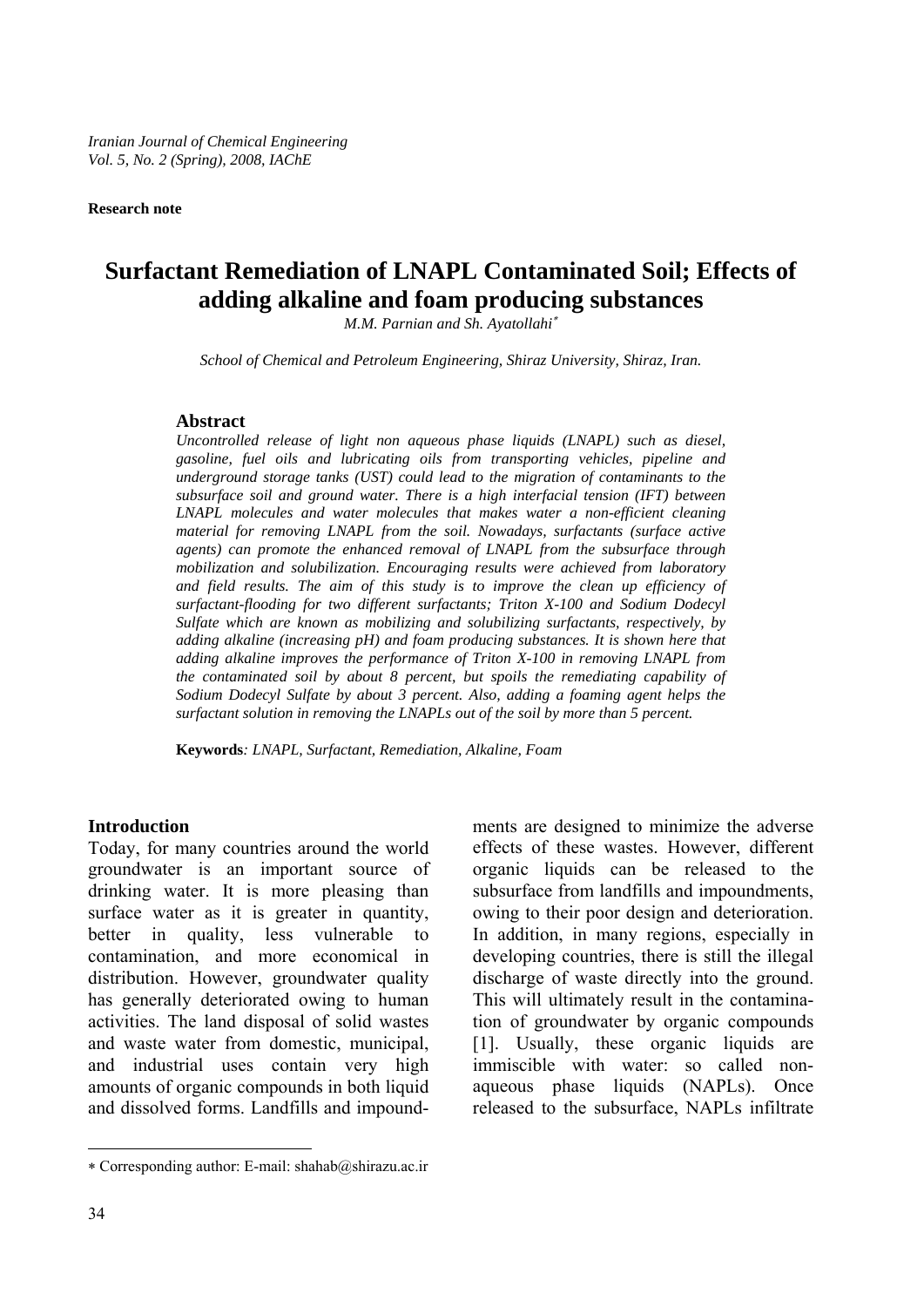downwards owing to gravity. NAPLs that are less dense than water, called light NAPLs or LNAPLs, accumulate on the water table and form a lens, whereas NAPLs which are denser than water, termed dense NAPLs or DNAPLs, continue to migrate through the saturated zone [2]. Upon reaching an impermeable layer, they will accumulate on the surface of that layer as a mobile phase. In moving downward, a portion of LNAPLs will be retained within the soil pores as immobile residual LNAPLs as a result of capillary forces. Improper disposal, accidental spills and leaked LNAPLs such as gasoline, fuel oil and creosote are persistent pollutants in the subsurface environment [3]. The tendency of NAPL contaminants to tightly bind onto the soil particles and the existence of high IFT between NAPL and water molecules, make it difficult to remediate and treat the NAPL contaminants. Thus, leaching from the soil ultimately becomes a continuous source of the groundwater contamination [4]. Removing the free phase LNAPL by pumping is referred to as primary remediation, and can only be utilized if a region of high LNAPL saturation exists. After primary pumping, a significant portion of LNAPL will remain within the soil as capillary forces overcome viscous and buoyancy forces. This discontinuous LNAPL is referred to as trapped residual LNAPL. Trapping may also occur during plume migration or seasonal water table fluctuations. Because of the high contacting area between trapped residual LNAPL and soil or water, the contamination becomes more dangerous when trapping occurrs. Remediation of trapped residual LNAPL is referred to as secondary or tertiary remediation [5]. As most organic compounds are only slightly soluble in water, they may exist in the subsurface for 100 years or more. On the other hand, the solubilities of LNAPLs are very small, but are sufficiently high enough to cause significant contamination of groundwater. For example, the maximum contamination level (MCL) proposed by the US Environmental Protection Agency for trichloroethylene (TCE) is 5 mg/l. The solubility limit concentration of TCE is 1100000 mg/l, which is more than five orders of magnitude higher than the proposed MCL. Thus, residual LNAPLs represent a long-term source of soil and groundwater contamination [2]. In order to minimize the adverse effect of hazardous waste materials on the quality of groundwater, control measures regarding soil contamination should be considered before any serious deterioration occurs. These measures can be divided into preventive and remedial approaches. Preventive measures aim to manage and control the sources of contamination. These consist of hazardous waste management, by which risks associated with waste disposal and remediation should be minimized. However, even with preventive methods, accidental spillage or leakage of the organic liquids to the subsurface can occur. In addition, many inactive and (or) abandoned hazardous waste sites still exist and require remediation [2]. In this research the ability of surfactants to remediate the LNAPL contaminated soil is investigated. Nowadays, Surfactant-Flooding is an important technique in oil recovery processes as an EOR (Enhanced Oil Recovery) method and many aspects of this method are used in many countries to extract residual oil from oil fields.

# **Surfactants**

Surface-active agents (abbreviated as surfactant) are substances that reduce the surface tension of a solvent and form aggregates like micelles in aqueous media. The change of surface tension by the dissolution of some compounds originates from the concentration of the surfactant at the surface of the solution. A surface active molecule consists of two parts with opposing characters. One part is hydrophilic (polar part or water attracting) and the other end is hydrophobic (non-polar or water repelling).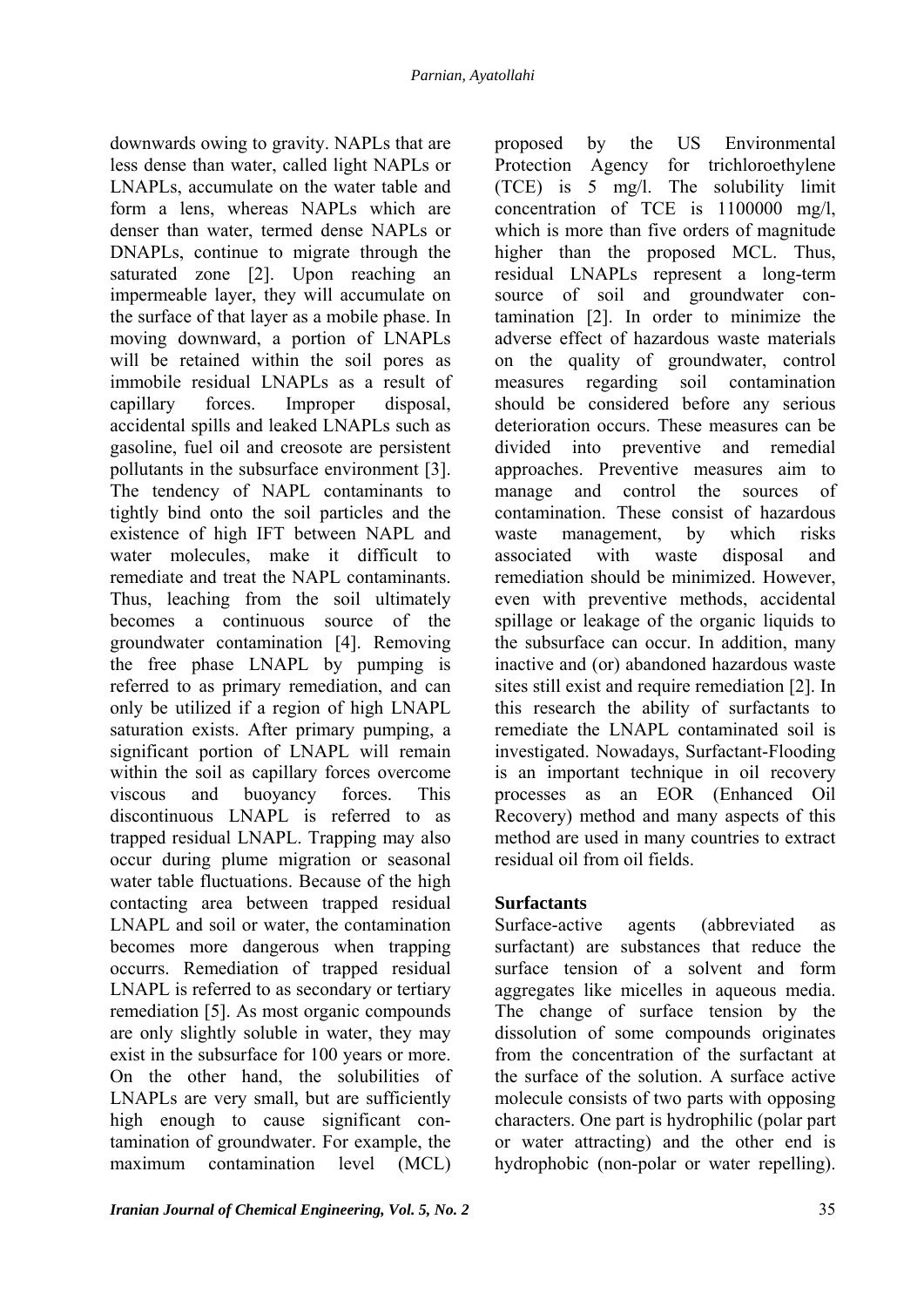

**Figure 1.** A schematic of a surfactant molecule

Surfactants are classified according to their hydrophilic group. Anionic, cationic, amphoteric, and nonionic surfactants contain negative, positive, positive and negative and neutral charges as their hydrophilic group respectively. A phenomenon unique to surfactants is the self-assembly of molecules into dynamic micelles (Figure 2). Micelle formation occurs above a critical concentration of surfactant monomers, referred to as the critical micelle concentration (CMC), which is different for every surfactant. The CMC is a function of the surfactant's structure, the temperature of the surfactant solution, the concentration of added electrolytes, and the concentration of solutes. The average number of surfactant molecules in a micelle is called the aggregation number [6].

Surfactants show significant potential for enhancing the remediation of soil and groundwater contaminated with organic

compounds [7]. Surfactants enhance organic contaminant removal in soil washing/ flooding through two different mechanisms, solubilization and mobilization. Surfactants can have characteristic hydrophobic structural groups that have a strong desirability for LNAPL together with a hydrophilic group, which has a strong attraction for water. Surfactants are delivered into the subsurface environment through the aqueous phase. They are primarily used to either enhance the dissolution of LNAPL into the aqueous phase or to reduce the interfacial tension between LNAPL and the aqueous phase. For surfactant-enhanced solubility of LNAPL, the design approach is based in part on the recovery of a contaminated aqueous phase. However, when surfactants are used to reduce interfacial tension, LNAPL is mobilized. Hence, the design strategy is based on the recovery of free phase LNAPL [2, 7].



**Figure 2.** Schematic of CMC concentration of a surfactant solution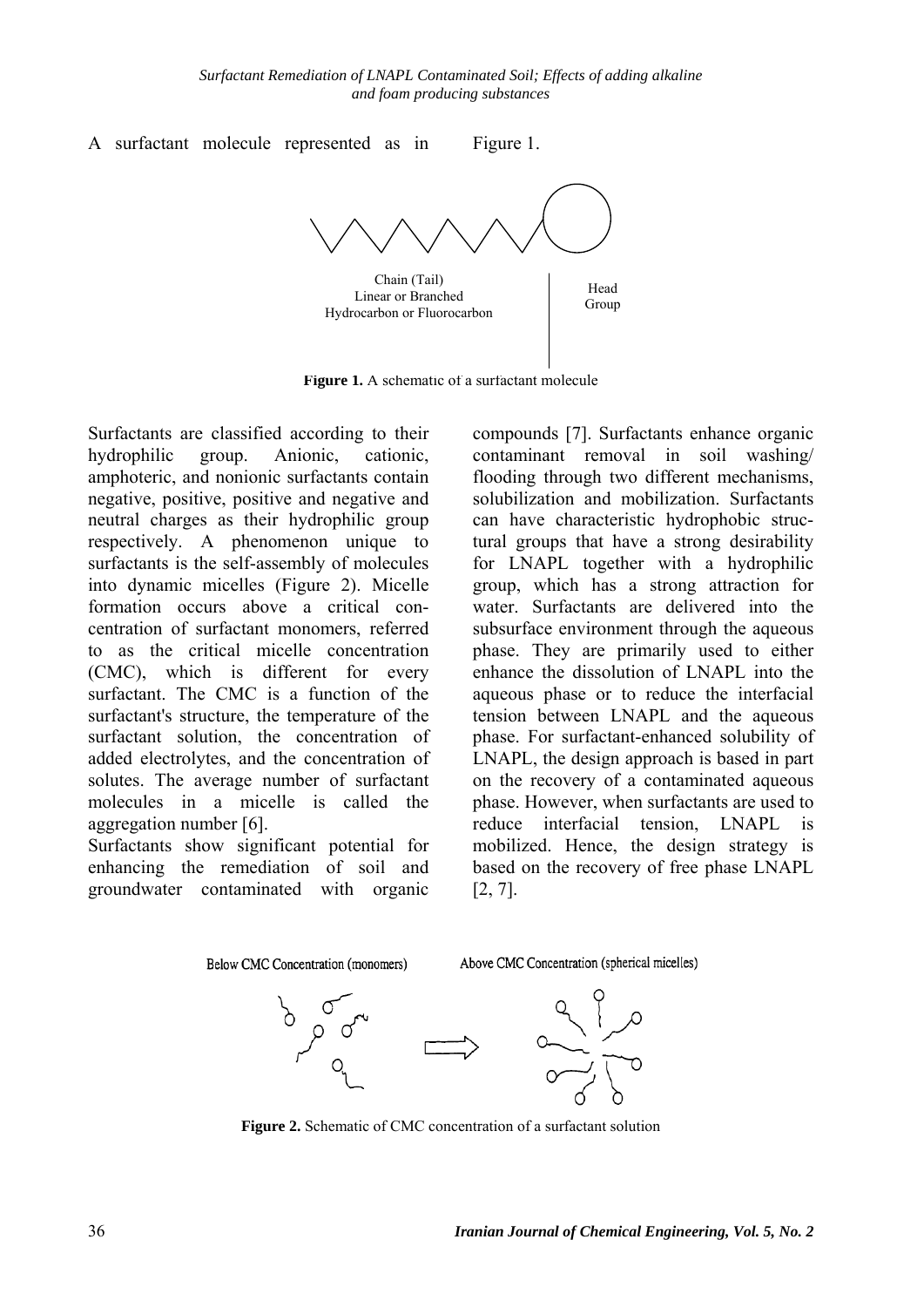### **Proposed Method**

The clean up efficiency of LNAPL by water is very low due to high IFT that exists between the organic materials and water. This mechanism is already known to petroleum engineers during the waterflooding of an oil reservoir as a secondary oil recovery process. Surfactants have been used in the oil industry to enhance waterflooding efficiency. In the same manner, the LNAPL molecules make a strong connection with soil molecules, making them difficult to be removed completely. Therefore, there is a need for chemicals to be added to water to reduce the interfacial tension and enhance the waterflooding process as it is already known to petroleum engineers for enhanced oil recovery.

Using the surfactants to remediate the contaminated soils in some cases may have two major problems or restrictions. First, the surfactant itself is an expensive material that increases clean up costs. This is not a major problem for the oil industry as the produced oil compensates the high cost of surfactant flooding. However, in the environmental clean up process, the cost is so critical that industries must use the chemicals carefully. This restriction motivated us to investigate the effects of additives to enhance the clean up efficiency using surfactants. The second concern in some cases is the nature of the surfactant itself. The surfactant residuals may be toxic, and the migration of the fluids containing dissolved contaminants will probably lead to the spreading of the contaminated zone and further contamination of the ground water. The ability to control the migration of contaminant-laden fluids can be improved by using foam. Using the foaming agents could increase the contact area between the solution and soil and the remediation can take place more efficiently. In this study, alkaline materials (such as NaOH, KOH or  $Na<sub>2</sub>CO<sub>3</sub>$ ) in small amounts are added to the surfactant solution, enhancing the surfactant flooding. The

foaming agent, along with air injection, could lead to a more efficient clean up process. Using these additives (Alkaline materials to increase the PH and foaming agents) results in a dramatic reduction in the amount of surfactants used for the clean up process. The improved recovery factor in the presence of alkalis is still attributed to the reduced interfacial tension, wettability alteration, elimination of rigid films at oil-water interfaces, initiation phase inversion in dispersed systems and the precipitation of multivalent cations from the formation water which may also influence the ion-exchange processes in the contaminated soil. A generally accepted conclusion is that the crude oil must contain acidic components which react with the alkaline materials in the interface. The "soaps" or surfactant-like materials that formed under normal conditions might then decrease the interfacial tension by several orders of magnitude, implying a correlation could exist between the reduced interfacial-tension and the acid number of oils. On the other hand, the positive effect significantly depends on the pre-adsorption mechanism of naturally occurring surfactants present in oils. Therefore, adding alkaline to the surfactant solution is effective only when LNAPL contaminants are made of hydrocarbons [8, 9, and 10].

Conversely, the foaming agents added to the surfactants reduce the amount of chemicals needed and therefore, by a specified amount of surfactant solution, a larger area could be cleaned out, decreasing the operation costs significantly. As the foam usually contains 70-80% air, it provides considerable amounts of oxygen to the soil which could enhance the remediation process via LNAPL volatilization. This would also increase the oxygen content of soil to improve the living conditions for both microorganisms and plants [5, 11, 12 and 13]. In this study, a collection of surfactant, water, alkaline and a foaming agent is used to clean up contaminated soils that are infected or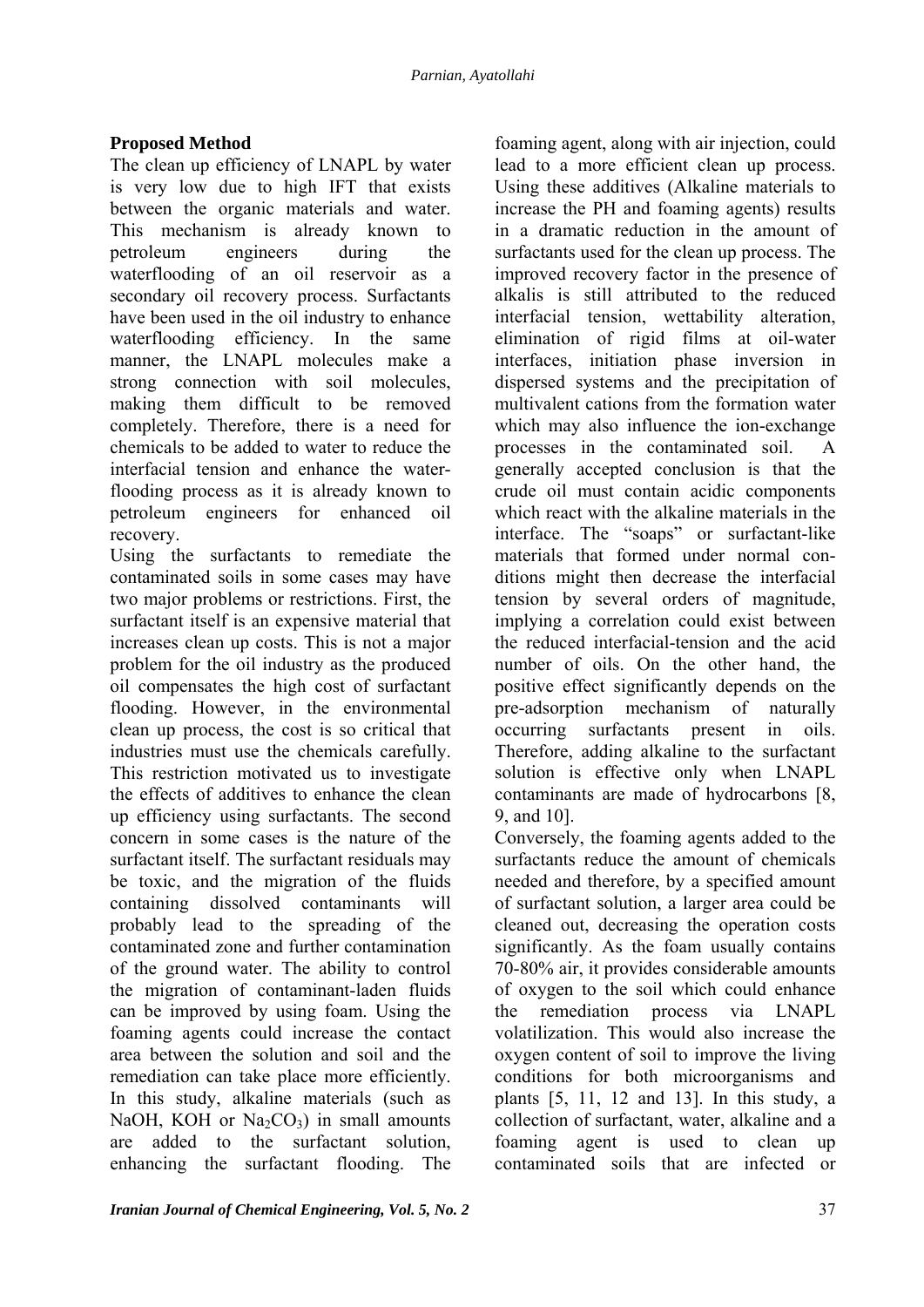polluted by engine oil.

### **Materials and Methods Experimental Model**

To mimic the polluted soil a sand packed column was employed in this study. A stainless steel pipe with an inside diameter of 3.5 cm and outside diameter of 4 cm was used as the sand pack holder. Two stainless steel meshed distributors were positioned on both ends of the column. The entrance and exit parts of the model were equipped with stainless steel flanges and two stainless steel check valves to control the flooding rate. Silicate sand with a mesh number of 50 was selected as the soil environment. First, the sand was washed and allowed to dry in free air for 2 days. Then, it was poured into the sand pack gradually and was packed well by shaking and then hitting the steel sand pack by a plastic hammer. Also, the steel sand pack was connected to earth (grounded) by an electrical wire to evacuate the probable static electricity that repelled the sand particles. When the sand pack holder became full, the end flange was closed and the packed column was connected to a  $CO<sub>2</sub>$ storage tank; the  $CO<sub>2</sub>$  gas was allowed to flow through the sand pack for about 15 minutes to completely expel the entrapped air. Then it was flooded with water and during water-flooding the permeability of the sand pack was measured using the Falling Water method [14]. The water-flooded sand pack was then flooded with a kind of heavy refined oil and about 4 to 5 pore volumes of the oil were allowed to pass through it. At this time, the sand pack represented a soil that was polluted with LNAPL that have connate water and were ready to be remediated.

To visually see the effect of adding foam to the surfactant solution, a glass sand pack model was also used. This glass model is made of two square flat 1 cm thick, 20\*25 cm wide pieces of glass having a space of about 1-cm between them, while 3 sides (bottom, right and left sides) are sealed with

aquarium glue and an aluminum bar. The top side was left open for filling the bed and then was sealed with a cap. The procedure for preparing the sand pack is the same as for the steel tube model.

For injecting the surfactant solution into the sand packed bed, a low flow rate, high pressure pump is used. The flow rates were controlled with a high pressure stainless steel needle valve. The out coming fluid from the bed is collected, water and oil is separated and the amount of oil that is remediated from the sand pack is recorded. To compare the results better and find the effect of surfactant solution in remediating the soil, more experiments were done individually using water, surfactant solution, surfactant solution enriched with alkaline (pH around 11) and surfactant solution enhanced with foaming agent.

# **Materials**

Heavy refined oil provided by Behran Jonoub Motor Oil Company was used in the experiments as contaminant fluid. Properties of this oil are reported in Table 1.

Two surfactants, Triton X-100 (T-X100) and Sodium Dodecyl Sulfate (SDS) (we will refer to as surfactants A and B, respectively) were used. Surfactant A is non-anionic with CMC of 0.1262 g/L, and surfactant B is anionic with CMC of 2.4 g/L.

Surfactant A is of a type that decreases the interfacial tension (IFT) between water and oil and removes the oil from the soil by mobilizing it. Surfactant B is of a type that dissolves the oil molecules and removes the oil by solubilization process.

To modify the pH of the surfactant solution, the 2N solution of NaOH is used. For generating foam in the surfactant solutions, foaming agent AA, along with an air injecting pump are used.

# **Experiments**

Three sets of experiments were done in order to investigate the effects of surfactant flooding in comparison to waterflooding in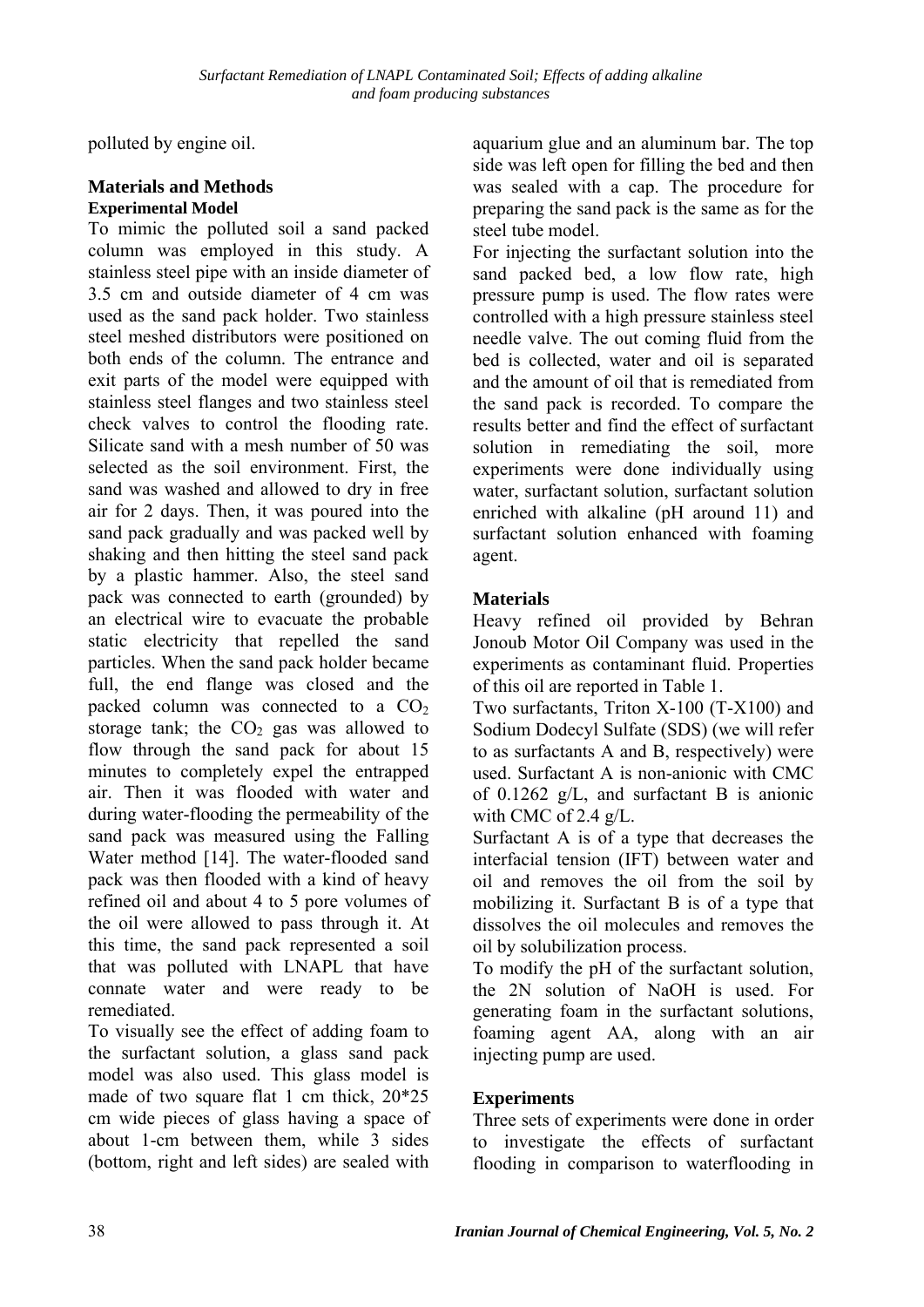remediating the silica sand packed, contaminated with LNAPL. First, the contaminated soil was remediated by waterflooding alone and then by surfactant flooding to compare water and surfactant flooding performances. Then, by adding alkaline (NaOH) to surfactant solutions and increasing the pH, the effect of adding alkaline was checked. Finally, by adding a foaming agent assisted by an air pump, the effects of foam production in the surfactant solution in the remediating process was tested.

| <b>Table 1.</b> On Froperies       |                         |  |  |  |  |  |  |
|------------------------------------|-------------------------|--|--|--|--|--|--|
| <b>Property</b>                    | <b>Value</b>            |  |  |  |  |  |  |
| <b>Brand Name</b>                  | Behran Jonoub Motor Oil |  |  |  |  |  |  |
| <b>Standards</b>                   | SAE-50, Mono Grade      |  |  |  |  |  |  |
| Dynamic viscosity @ $20^{\circ}$ C | 811.9 cP                |  |  |  |  |  |  |
| Dynamic viscosity $(a)$ 30 °C      | 591.2 cP                |  |  |  |  |  |  |
| Flash point                        | $250^{\circ}$ C         |  |  |  |  |  |  |
| Pour point                         | $-9^\circ$ C            |  |  |  |  |  |  |
| $^{\circ}$ API at 20 $^{\circ}$ C  | 21                      |  |  |  |  |  |  |
| Asphaltene content, %wt            | < 0.2                   |  |  |  |  |  |  |
| Resin acid content, %wt            | < 0.3                   |  |  |  |  |  |  |
| Sulfur content, %wt                | $\approx 0$             |  |  |  |  |  |  |
| Salts, %wt                         | $\approx 0$             |  |  |  |  |  |  |
|                                    |                         |  |  |  |  |  |  |

**Table 1.** Oil Properties

*Experiments set 1*. First, waterflooding was used to remediate the contaminated soil. When no more oil was produced under the waterflooding process, the surfactant flooding was started. Surfactant A at concentrations of 0.01, 0.1 and 1 weight percent (%wt.) and surfactant B at concentrations of 0.01, 0.1 and 1 %wt. are used to remediate the contaminated packed bed in 6 different experiments.

*Experiments set 2*. Surfactant A and surfactant B at a concentration of 0.01 %wt. and pH of 11∼11.5 were used to remediate the contaminated soil in two different experiments to check the effect of adding alkaline.

*Experiments set 3*. Traces of foaming agent were added to the solution of surfactant A at concentrations of 0.01 and 1 %wt., to be used for the remediation of contaminated soil and to investigate the effect of adding a foaming agent.

#### **Results and Discussion Results**

Figures 3-6 show the remediation process with respect to time as a sample of surfactant flooding, alkaline-surfactant flooding and foam-surfactant flooding respectively and the graphs for all experiments are not included here. The whole experimental results for ten different tests are shown in Table 2.

Figures 3 and 4 reveal the rate of contaminant removal during waterflooding, followed by surfactant flooding for surfactants A and B at a concentration of  $0.1\%$  wt.

Figure 5 shows the rate of contaminant removal for waterflooding, followed by alkaline-surfactant flooding for surfactant A at a concentration of 0.01 %wt.

Figure 6 shows the rate of contaminant removal for waterflooding, followed by surfactant-foam flooding for surfactant A at a concentration of 0.01 %wt.

Table 2 shows the sand packed physical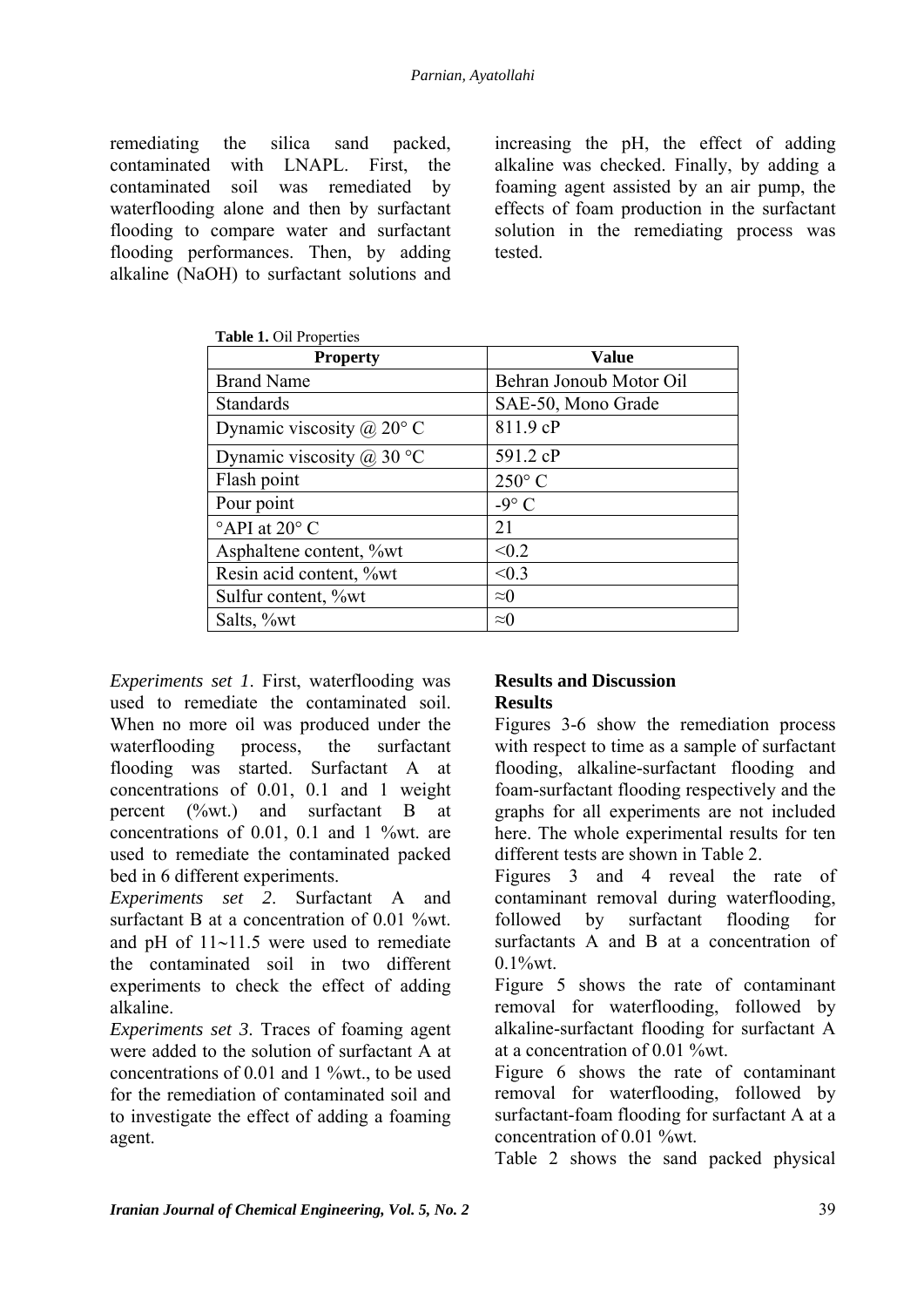properties such as porosity and permeability, along with LNAPL removal results for each

experiment.



Figure 3. Rate of removing LNAPL by 0.1 %wt. solution of surfactant A



Figure 4. Rate of removing LNAPL by 0.1 %wt. solution of surfactant B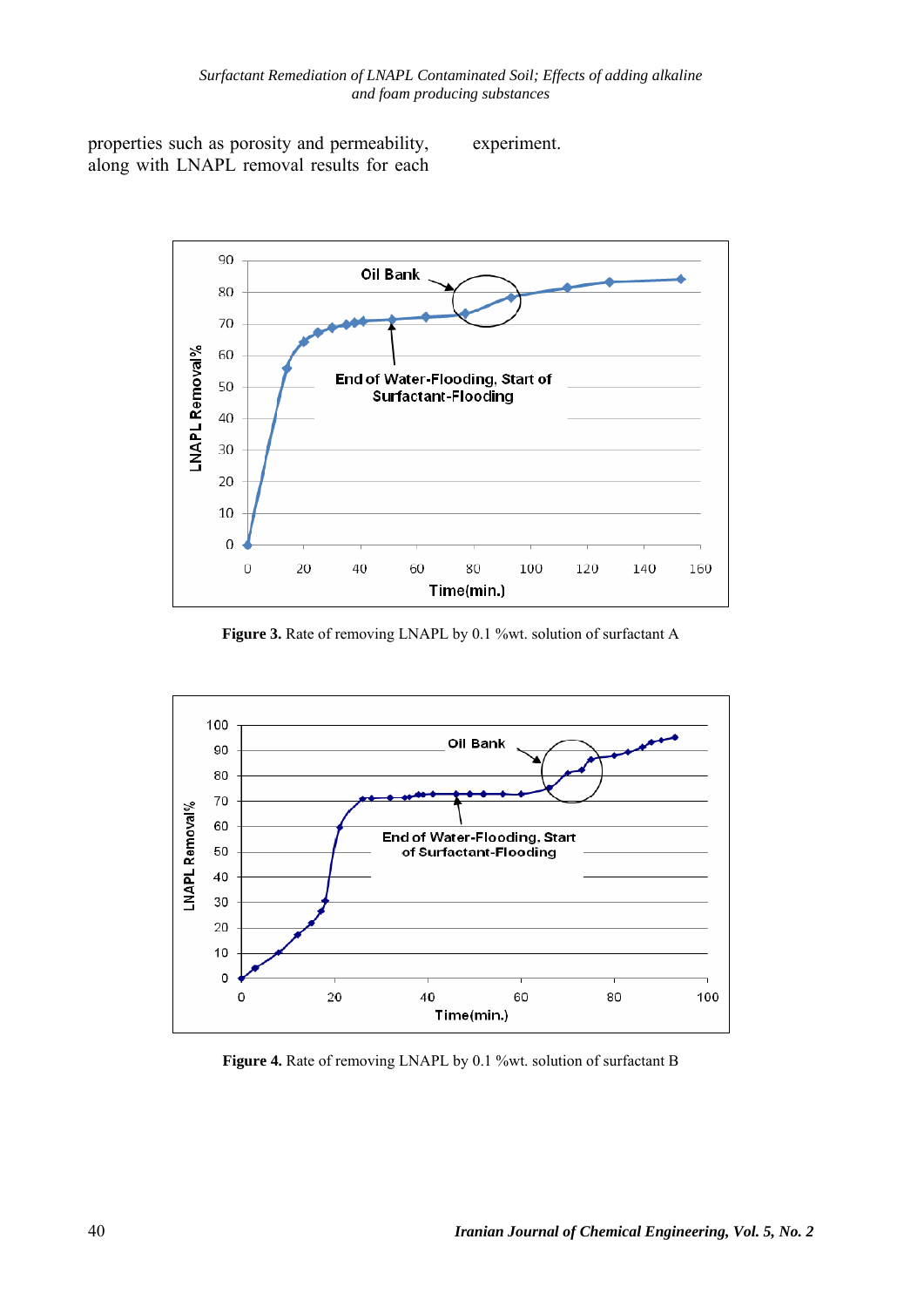

Figure 5. Rate of removing LNAPL by 0.01 %wt. solution of surfactant A with pH=11



Figure 6. Rate of removing LNAPL by 0.01 %wt. solution of surfactant A with foaming agent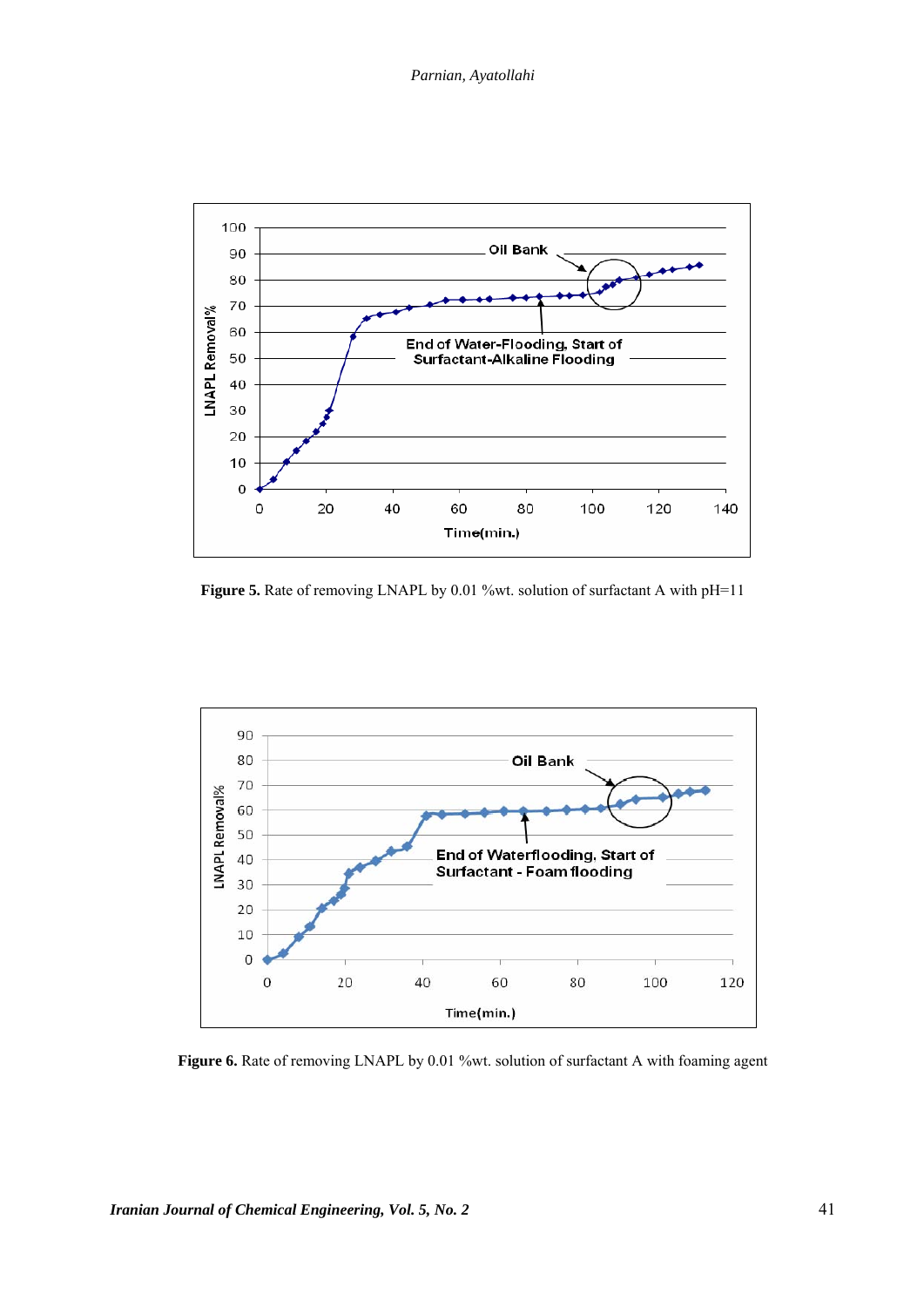*Surfactant Remediation of LNAPL Contaminated Soil; Effects of adding alkaline and foam producing substances* 

| Exp.<br>No.    | φ<br>$\frac{6}{9}$ | $K_{\rm abs}$<br>(Darcy | $S_{oi}$ | <b>Surfac</b><br>tant<br><b>Type</b> | <b>Concentration</b><br>$(\%wt.)$ | Exp.<br>Type* | p<br>H | W<br><b>LNAPL</b><br>Removal*<br>* $(9/6)$ | <b>SLNAPL</b><br>Removal**<br>(%) | <b>SLNAPL</b><br>Removal**<br>* $(9/0)$ | <b>Ultimate</b><br><b>LNAPL</b><br>Removal*<br>* $(9/6)$ |
|----------------|--------------------|-------------------------|----------|--------------------------------------|-----------------------------------|---------------|--------|--------------------------------------------|-----------------------------------|-----------------------------------------|----------------------------------------------------------|
| 1              | 30.0               | 83.0                    | 82.0     | A                                    | 0.01                              | W, S          | 7      | 55.9                                       | 5.9                               | 13.5                                    | 61.8                                                     |
| $\overline{c}$ | 37.1               | 80.0                    | 83.0     | A                                    | 0.1                               | W, S          | 7      | 69.6                                       | 13.3                              | 49.4                                    | 82.9                                                     |
| 3              | 20.1               | 67.8                    | 91.0     | A                                    |                                   | W.S           | 7      | 71.0                                       | 15.7                              | 32.1                                    | 86.7                                                     |
| 4              | 32.6               | 58.6                    | 90.8     | B                                    | 0.01                              | W, S          | 7      | 45.1                                       | 12.8                              | 23.3                                    | 57.9                                                     |
| 5              | 31.4               | 74.1                    | 89.8     | B                                    | 0.1                               | W, S          | 7      | 72.8                                       | 22.5                              | 82.7                                    | 95.3                                                     |
| 6              | 35.7               | 63.4                    | 85.0     | B                                    | 1                                 | W.S           | 7      | 52.3                                       | 27.4                              | 57.5                                    | 79.7                                                     |
| $\overline{7}$ | 23.0               | 61.7                    | 88.0     | A                                    | 0.01                              | W. SA         | 11     | 73.4                                       | 13.1                              | 49.4                                    | 86.5                                                     |
| 8              | 36.4               | 70.4                    | 87.0     | B                                    | 0.01                              | W. SA         | 11     | 49.1                                       | 10.0                              | 19.6                                    | 59.1                                                     |
| 9              | 34.0               | 66.6                    | 88.0     | A                                    | 0.01                              | W, SF         | 7      | 59.6                                       | 11.2                              | 27.7                                    | 70.8                                                     |
| 10             | 31.0               | 62.3                    | 91.0     | A                                    | 1                                 | W, SF         | 7      | 61.0                                       | 17.3                              | 44.0                                    | 78.3                                                     |

**Table 2.** Sand packed physical properties and LNAPL removal recoveries.

\* (W=Water-flood, S=Surfactant-flood, SA=Surfactant Alkaline-flood, SF=Surfactant Foam-flood)

\*\* Based on Originally Oil in Place (OOIP)

\*\*\* Based on Initially Oil in Place after waterflooding (IOIP)

A comparison between the ultimate LNAPL removals for different types of experiments is shown in Figure 7. The white part of each bar shows the waterflooding LNAPL removal efficiency and the dark part demonstrates the effect of surfactant, alkaline and foam flooding on the LNAPL removal efficiency.



**Figure 7.** Water and Surfactant flooding LNAPL removal results for different experiments.

#### **Discussion**

• Because of high interfacial tension, the

existence of adhesive forces between LNAPL molecules and soil particles, and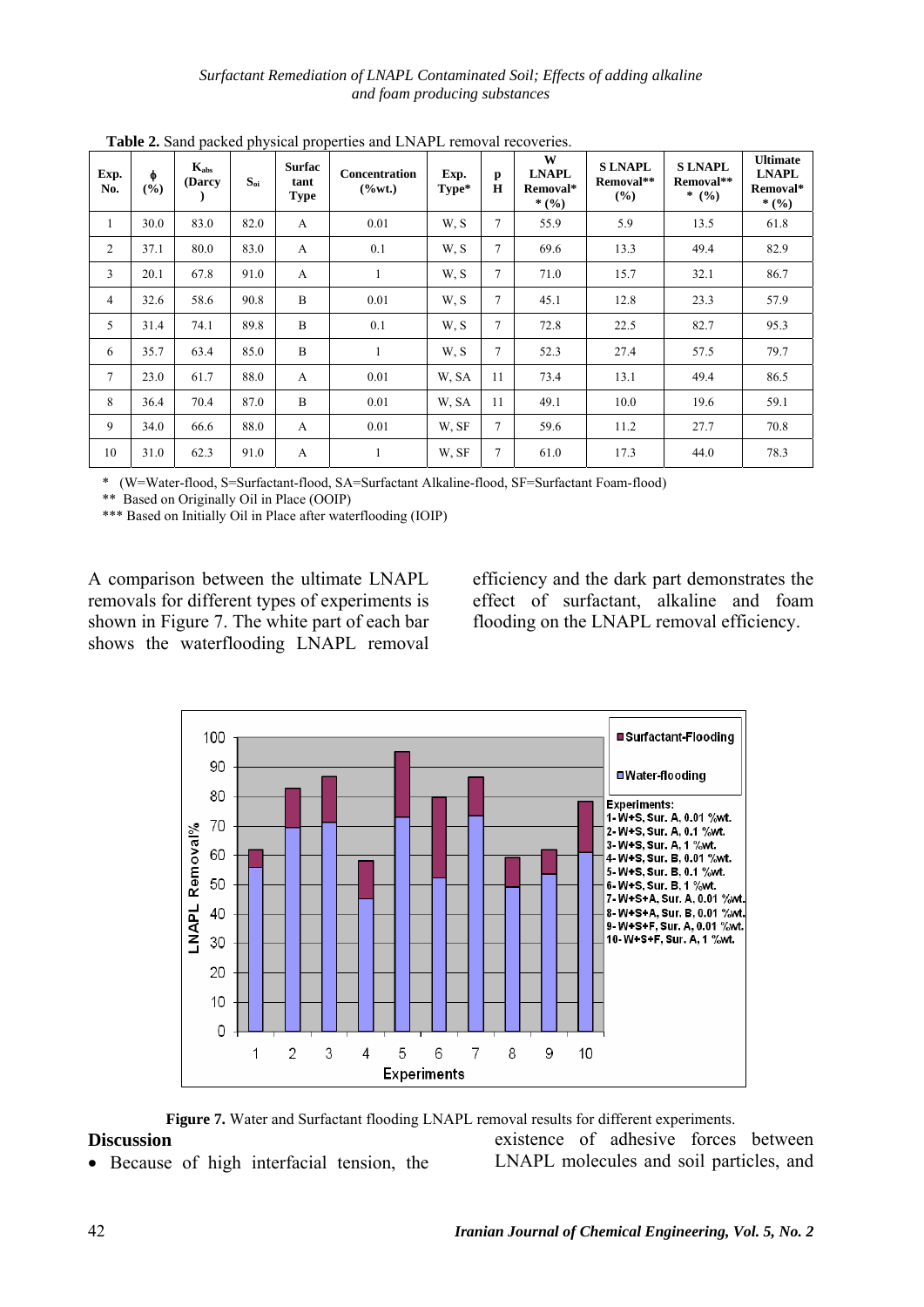the high capillary pressure that traps LNAPL molecules in the pores, the remediation of LNAPL contaminant is so difficult in many areas. The use of water, which is not expensive and is also available in many places, as a cleaning agent to wash the LNAPLs out of soil was started late in the 1960s. However, it is clear that waterflooding bypasses the contaminants in the soil up to 50%. This fact is shown in Figures 3-6 and Table 2. It is recommended here to enhance the water-flooding process using surfactant additives which could improve the clean up efficiency up to 27% on the top waterflooding.

- The results indicate that increasing the surfactant concentration from 0.01 to 0.1 and from  $0.1$  to  $1\%$  wt. improves the LNAPL removal by about 8 and 2 percent respectively (Experiments 1-3). For surfactant B, increasing the surfactant concentration from 0.01 to 0.1 and from 0.1 to 1%wt. improves the LNAPL removal by about 10 and 5 percent respectively (Experiments 4-6). Since the surfactant materials are expensive, it is recommended here to use 0.1 %wt. solution to remediate the contaminated soil, although the 1 %wt. solution has higher LNAPL removal.
- As stated before, surfactant A is a mobilizing surfactant agent, while surfactant B is a solubilizing one. To remove this kind of LNAPL, surfactant B shows better results than surfactant A. Therefore, it is better to use solubilizing surfactants to remediate soil contaminated with organic compounds such as oil, gasoline, etc. Table 2 shows the results of contaminant removal for both surfactants A, B.
- Adding alkaline (increasing pH up to about 11) seems to enhance the action of surfactant flooding by creating the in-situ surfactant from the oil [10]. The results in Table 2 for experiments 7 and 8 prove that

adding alkaline to the solution of surfactant A improves LNAPL removal by about 8 percent. However, surfactant B shows different results as stated in Table 2. It was found that adding alkaline agents spoil the ability of this surfactant in LNAPL removal process by about 3 percent.

- The results of experiments number 9 and 10 show that the addition of a foaming agent to the surfactant solution improves the performance of the surfactant solution, up to 3 percent, which is not as effective as alkaline enrichment. However, it is known that the foaming agent along with air injection could improve the areal sweep efficiency considerably. Furthermore, many surfactant solutions have the capability of creating foam or bubbles only by injecting air through the solution and therefore, foaming agents are no longer needed.
- The experimental results show that an oil bank was formed during the experiments as the surfactant was injected into the model and start to move from injection to exteraction point. The creation of the oil bank could improve the sweep efficiency significantly as it collects the discontinuous oil blobs in the field when it moves further to the production well. It is shown in Figures 3-6 that LNAPL removal increases suddenly as the oil bank found its way out of the contaminated sand.

# **Conclusion**

- 1. In almost all cases where we deal with cleaning the organic materials out of soil, surfactant-flooding is much better than water-flooding.
- 2. The best concentration (from the economical point of view) to use for these two surfactants in this research is  $0.1 \%$  wt.
- 3. Since the recovery of oil is not important in soil remediation and only the cleaning